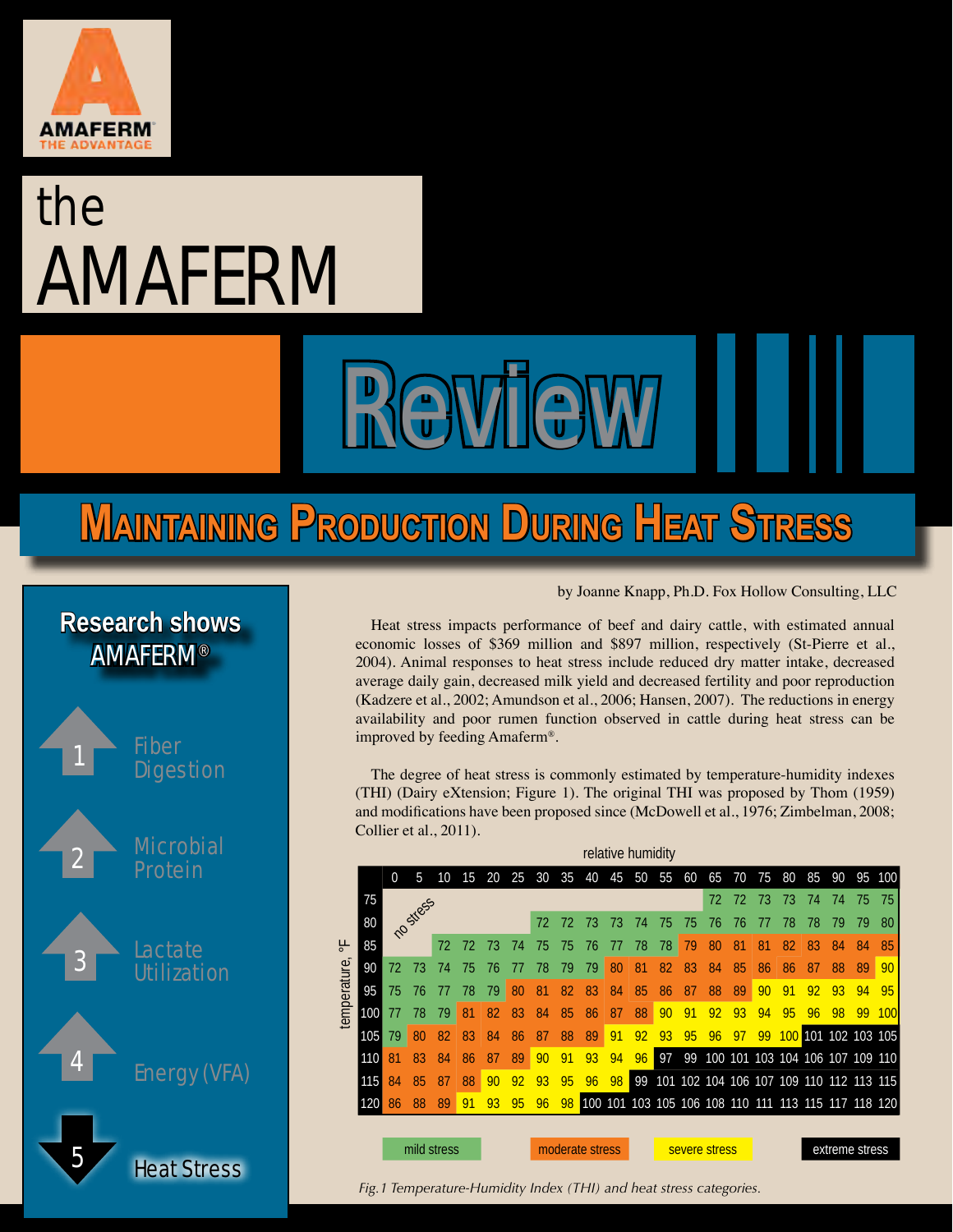# *Heat Stress*



#### **The negative impacts of heat stress include:**

- **· increased metabolic disorders**
- **· compromised milk components**
- **· reduced reproductive performance**
- **· slowed growth**
- **· rumen acidosis**
- **· decreased milk production**
- **· cow death**

#### **The cow responds to heat stress with:**

- **· drooling and sweating**
- **· circulatory adjustments**
- **· endocrine changes**
- **· altered eating patterns, including decreased feed intake**
- **· panting and an increased respiratory rates**



Other authors have hypothesized that it is not the extent of heat stress alone that affects animals, but also the duration of the heat stress (Figure 2). This is supported by anecdotal evidence from the field, where it is commonly observed that adequate night cooling reduces the impact of heat stress during multiple-day periods of elevated temperature and humidity.

 It is also hypothesized that the minimum threshold where animals begin experiencing heat stress is a function of production level of the animals. In growing steers, the threshold is considered to be a THI of 84, whereas THI of 72 is commonly held as the minimum for lactating dairy cattle, but has recently been proposed to be 70 or lower with the increased production levels of modern dairy cattle. Endogenous heat production increases with the increased dry matter intakes and metabolism associated with increased milk yields. At the same ambient temperature, a higher-producing dairy cow will have to dissipate more heat to the environment than a lower-producing cow of the same size. Ragnovolo & Misztal (2000) found a negative genetic correlation between the heritability for milk yield and heat tolerance. This finding suggests that as U.S. dairy cattle have been selected for improved milk yields, their tolerance to heat stress has decreased.



*Fig.2 Impact of heat stress as a function of the temperature-humidity index (THI) and the duration of heat stress. THI impact (load) is calculated as the area under the curve above a THI threshold. THI threshold may vary with milk yield.* From St-Pierre et al., 2004.

In addition to reduced performance, physiological responses to heat stress include increased respiration rates and body temperatures elevated above 39°C. Body temperature rises when cows are no longer able to dissipate body heat to the environment, and is a very sensitive indicator of heat stress.

Cows may exhibit panting and drooling as behavioral and physical responses to heat stress.

Metabolic and endocrine responses include decreased blood glucose and IGF-1 (insulin-like growth factor 1 concentrations (Rhoads et al., 2009), which may be in part, but not wholly, a reflection of reduced dry matter and energy intakes. The metabolic responses to heat stress are likely to be

regulated through endocrine mechanisms; however, the exact signals are unknown at this time (Rhoads et al., 2009).

Research on the suppression of dry matter intake during heat stress with pair-fed animals demonstrated that many of the metabolic responses in heat stress are additive to and different from the responses to reduced dry matter (DM) intake (Rhoads et al., 2009). The reduction in dry matter intake under heat stress accounted for only 35% of the decrease in milk yield in this research. Other endocrine responses affect reproduction, and are manifested as decreased estrus, reduced ovulation, increased embryonic mortality, and lower pregnancy rates in both dairy and beef cattle (Amundwon et al., 2006; Hansen, 2007).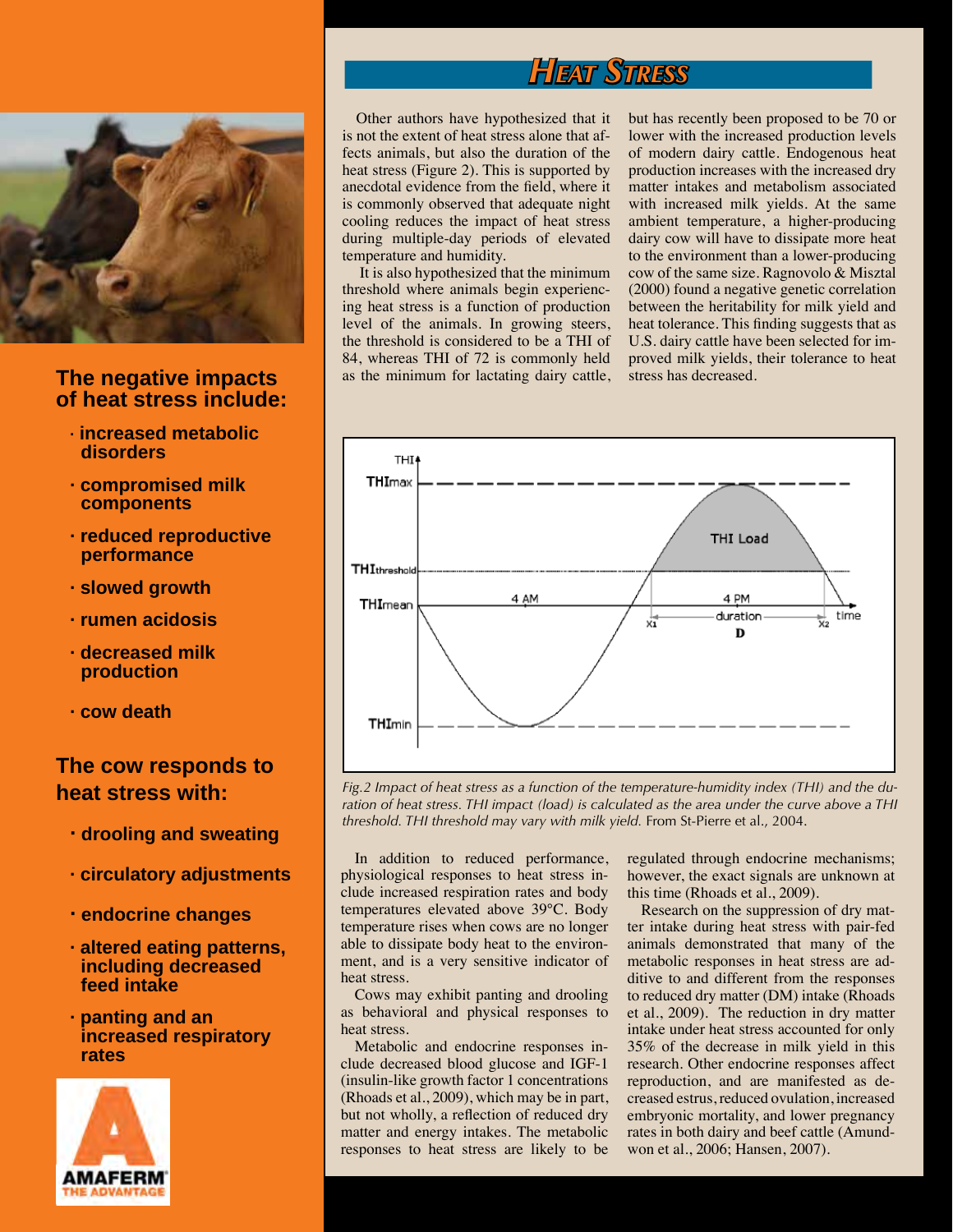## *Heat Stress*



*Fig.3 The benefits of feeding Amaferm® during heat stress can be seen in 14 experiments. Larger benefits are seen in early lactation when rumen fill may be limiting. Wallentine et al.,1986; Gomez-Alarcon et al., 1991; Baumgard et al., 2004.*

The heat increment includes the heat of fermentation, heat of digestion, and the heat produced from maintenance and production and is thus a function of intake, body size and production level.

Eating and digestion are estimated to account for 25 to 30% of the heat increment in dairy cattle (Kadzere et al., 2002).

Over the past two decades, feeding fat has been proposed and used in the dairy industry as a means to increase energy intake during heat stress, as it does not generate any heat of fermentation or digestion. Also, it has been commonly suggested to feed lower NDF diets during heat stress and increasing NFC (non-forage carbohydrate) to increase energy density of the ration.

However, both of these approaches potentially have the negative side effect of compromising rumen function. Fats, if fed at more than 3-4%DM and not rumen-protected or fully saturated, inhibit growth of the rumen microbes, reducing fermentation capacity in the rumen and microbial protein flows to the small intestine.

 Feeding fat results in very small differences in calculated heat production, differences that are so small they would not be detectable either in research or in the field. For example, replacing corn grain with 0.5 lb fat to achieve the same NEl intake would decrease predicted heat production from 37.6 to 37.4 Mcal/d for a cow producing  $25,000$  lbs. milk/year and consuming  $\sim$  54 lbs. DM/day.

Depending on the feed ingredients used, lowering NDF and increasing NFC may result in lower rumen pH and compromise fiber degradation, with little impact on body temperatures. This has been shown recently in beef cattle research (Arias et al., 2011), where only 0.1 to 0.2°C differences in tympanic temperatures were observed between steers consuming a high concentrate ration (82% concentrate: 18% forage) vs. a high forage ration (25% concentrate:75% forage) during hot summer weather.

While it is counter-intuitive to the approaches of fat feeding

and increasing ration NFC, improving NDF digestibility and energy availability by feeding Amaferm® may be an alternative to increase energy intake and milk yield in heat-stressed cattle. Increasing NDF digestibility does not negatively affect DM intake, and in fact, it may improve DM intake if rumen fill is limiting. Additionally, feeding Amaferm® has been shown to improve rumen function by increasing lactic acid utilization, moderating pH swings, and improving microbial growth (Wiedmeier et al., 1987; Caton et al., 1993; Gomez-Alarcon et al., 1990; Beharka & Nagaraja, 1998).

Feeding Amaferm® during heat stress has multiple benefits including improved ruminal NDF digestibility, increased energy availability, improved rumen function, and less loss of milk yields. The improved NDF digestibility observed with Amaferm® feeding provides more energy to the animal during heat stress when DM intake is reduced. While there is a small increase in heat produced during NDF digestibility, it is minute in comparison to the total heat produced in lactating dairy cattle. Amaferm® has been shown to improve milk yield performance with lactating cows under heat stress (Figure 3) and help maintain body condition (Chiou et al., 2002).

The benefits of Amaferm® in dairy cattle production can also be translated to beef brood cow and feedlot performance.

- In summary, feeding Amaferm® during heat stress can:
- increase NDF digestibility
- increase energy availability
- improve microbial protein yields
- help stabilize rumen function and pH during periods of slug-feeding
- improve milk yields and help maintain body condition
- increase dry matter intake

*For a complete list of references cited in this newsletter, visit our website: www.amaferm.com*